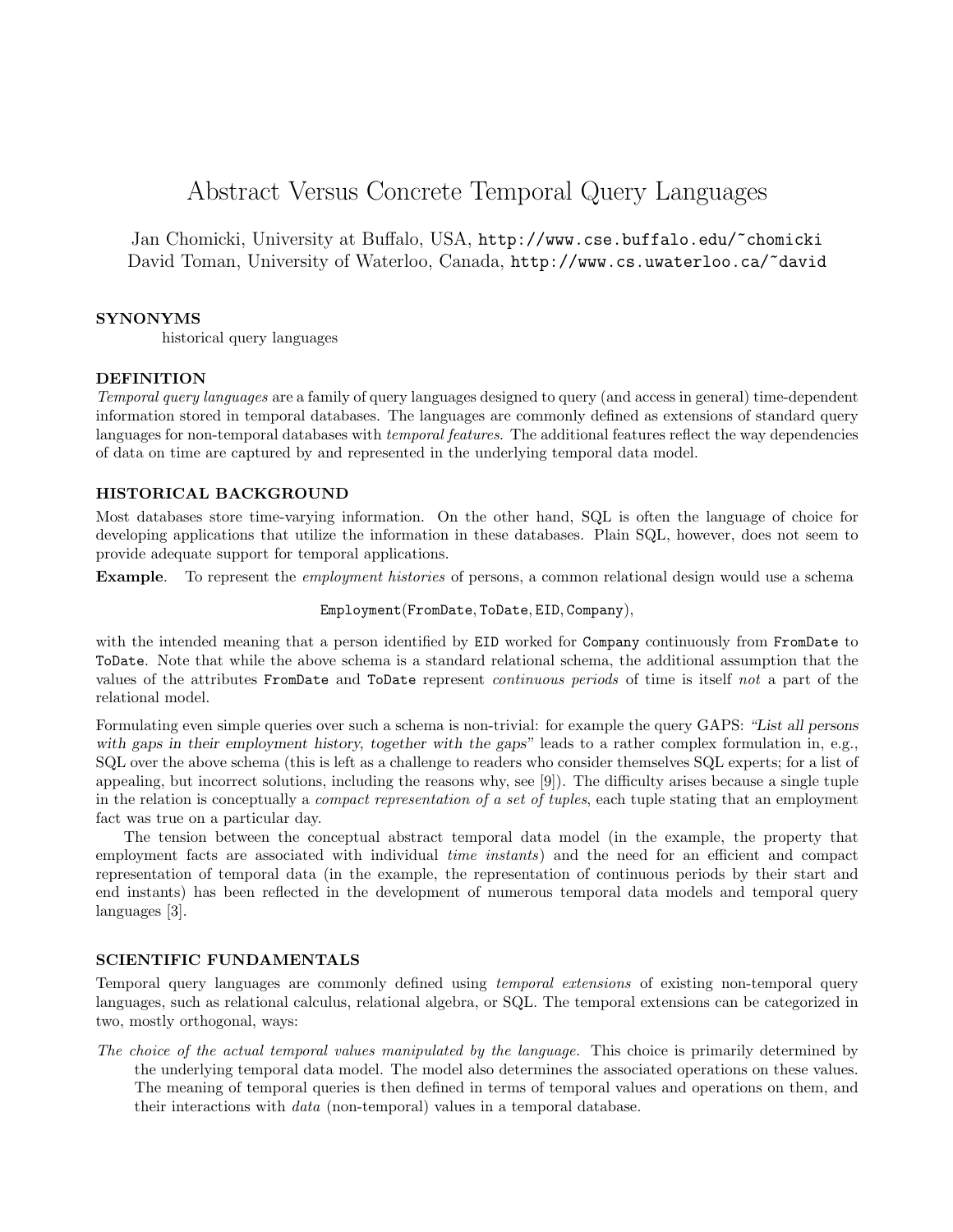The choice of syntactic constructs to manipulate temporal values in the language. This distinction determines whether the temporal values in the language are accessed and manipulated *explicitly*, in a way similar to other values stored in the database, or whether the access is implicit, based primarily on temporally extending the meaning of constructs that already exist in the underlying non-temporal language (while still using the operations defined by the temporal data model).

Additional design considerations relate to compatibility with existing query languages, e.g., the notion of temporal upward compatibility.

However, as illustrated above, an additional hurdle stems from the fact that many (early) temporal query languages allowed the users to manipulate a *finite underlying representation* of temporal databases rather than the actual temporal values/objects in the associated temporal data model. A typical example of this situation would be an approach in which the temporal data model is based on time instants, while the query language introduces interval-valued attributes. Such a discrepancy often leads to a complex and unintuitive semantics of queries.

In order to clarify this issue, Chomicki has introduced the notions of *abstract* and *concrete* temporal databases and query languages [2]. Intuitively, abstract temporal query languages are defined at the conceptual level of the temporal data model, while their concrete counterparts operate directly on an actual compact encoding of temporal databases. The relationship between abstract and concrete temporal query languages is also implicitly present in the notion of snapshot equivalence [7]. Moreover, Bettini et al. [1] proposed to distinguish between explicit and implicit information in a temporal database. The explicit information is stored in the database and used to derive the implicit information through *semantic assumptions*. Semantic assumptions about fact persistence play a role similar to mappings between concrete and abstract databases, while other assumptions are used to address time-granularity issues.

## Abstract Temporal Query Languages

Most temporal query languages derived by temporally extending the relational calculus can be classified as abstract temporal query languages. Their semantics is defined in terms of abstract temporal databases which, in turn, are typically defined within the point-stamped temporal data model, in particular without any additional hidden assumptions about the meaning of tuples in instances of temporal relations.

Example. The employment histories in an abstract temporal data model would most likely be captured by a simpler schema "Employment(Date, EID, Company)", with the intended meaning that a person identified by EID was working for Company on a particular Date. While instances of such a schema can be potentially very large (especially when a fine granularity of time is used), formulating queries is now much more natural.

Choosing abstract temporal query languages over concrete ones resolves the first design issue: the temporal values used by the former languages are time instants equipped with an appropriate temporal ordering (which is typically a linear order over the instants), and possibly other predicates such as temporal distance. The second design issue—access to temporal values—may be resolved in two different ways, as exemplified by the following two different query languages:

- •Temporal Relational Calculus (TRC): a two-sorted first-order logic with variables and quantifiers explicitly ranging over the time and data domains (see the entry Temporal Relational Calculus).
- •First-order Temporal Logic (FOTL): a language with an implicit access to timestamps using temporal connectives (see the entry Temporal Logic in Database Query Languages).

Example. The GAPS query is formulated as follows:

TRC:  $\exists t_1, t_3. t_1 < t_2 < t_3 \land \exists c$ .Employment $(t_1, x, c) \land (\neg \exists c$ .Employment $(t_2, x, c) \land \exists c$ .Employment $(t_3, x, c)$ 

FOTL:  $\blacklozenge$  ∃c.Employment $(x, c) \wedge (\neg \exists c$ .Employment $(x, c)) \wedge \Diamond \exists c$ .Employment $(x, c)$ 

Here, the explicit access to temporal values (in TRC) using the variables  $t_1$ ,  $t_2$ , and  $t_3$  can be contrasted with the implicit access (in FOTL) using the temporal operators  $\bullet$  (read "sometime in the past") and  $\diamond$  (read "sometime in the future"). The conjunction in the FOTL query represents an implicit temporal join. The formulation in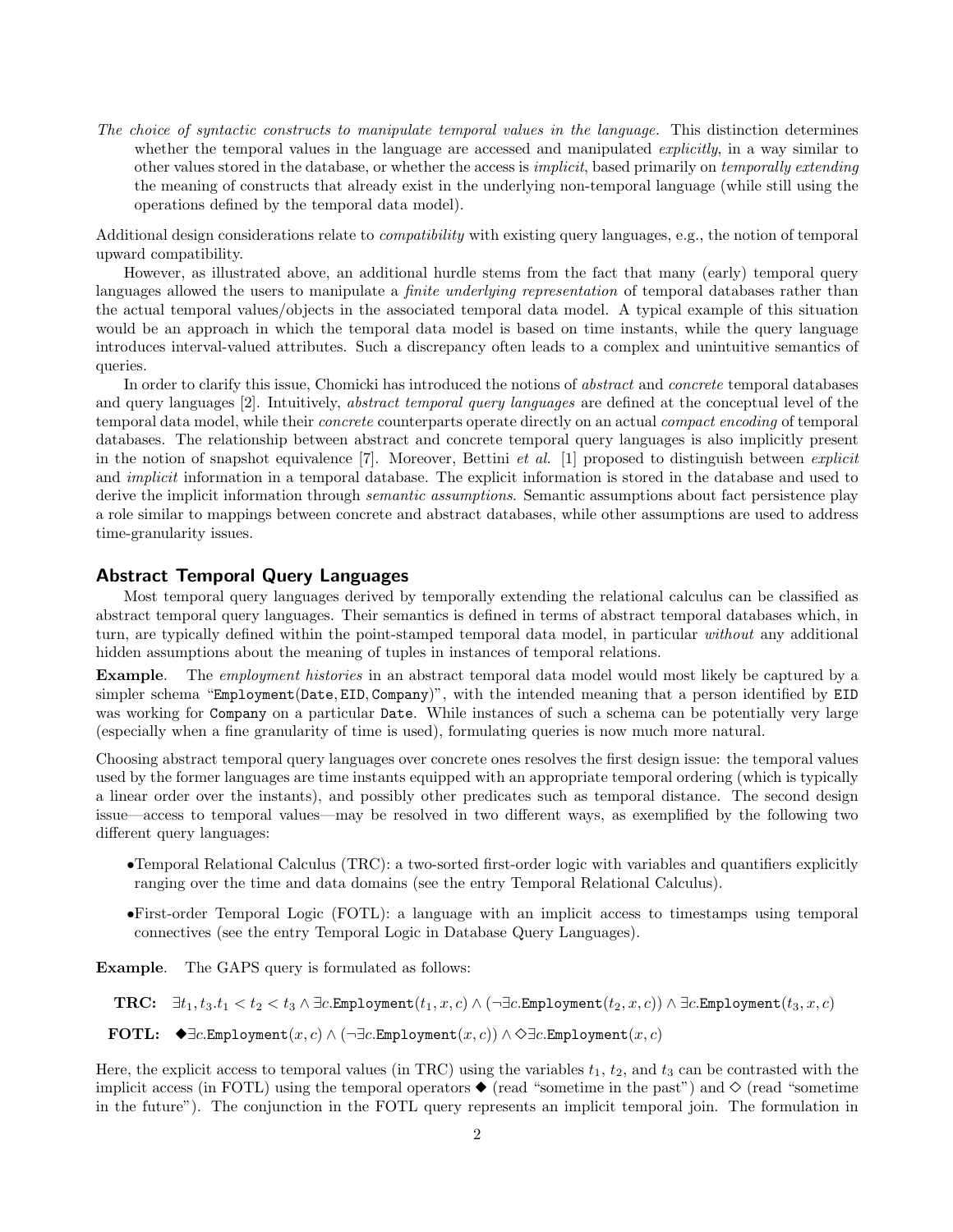TRC leads immediately to an equivalent way of expressing the query in SQL/TP [9], an extension of SQL based on TRC (see the entry SQL-based Temporal Query Languages).

Example. The above query can be formulated in SQL/TP as follows:

```
SELECT t.Date, e1.EID
FROM Employment e1, Time t, Employment e2
WHERE e1.EID = e2.EID AND e1.Date < e2.DateAND NOT EXISTS ( SELECT *
                  FROM Employment e3
                  WHERE e1.EID = e3.EID AND t.Date = e3.DateAND e1.Date < e3.Date AND e3.Date < e2.Date )
```
The unary constant relation Time contains all time instants in the time domain (in our case, all Dates) and is only needed to fulfill syntactic SQL-style requirements on attribute ranges. However, despite of the fact that the instance of this relation is not finite, the query can be efficiently evaluated [9].

Note also that in all the above cases, the formulation is exactly the same as if the underlying temporal database used the plain relational model (allowing for attributes ranging over time instants).

The two languages, FOTL and TRC, are the counterparts of the snapshot and timestamp models (cf. the entry Point-stamped Data Models) and are the roots of many other temporal query languages, ranging from the more TRC-like temporal extensions of SQL, to more FOTL-like temporal relational algebras (e.g., the conjunction in temporal logic directly corresponds to a temporal join in a temporal relational algebra, as both of them induce an implicit equality on the associated time attributes). The precise relationship between these two groups of languages is investigated in the entry Temporal Logic in Database Query Languages.

Temporal integrity constraints over point-stamped temporal databases can also be conveniently expressed in TRC or FOTL (see the entry Temporal Integrity Constraints).

**Multiple Temporal Dimensions and Complex Values.** While the abstract temporal query languages are typically defined in terms of the point-based temporal data model, they can similarly be defined with respect to complex temporal values, e.g., pairs (or tuples) of time instants or even sets of time instants. In these cases, in particular in the case of set-valued attributes, it is important to remember that the set values are treated as indivisible objects, and hence truth (i.e., query semantics) is associated with the entire objects, but not necessarily with their components/subparts. For a detailed discussion of this issue, see the entry Telic Distinction in Temporal Databases.

## Concrete Temporal Query Languages

Although abstract temporal query languages provide a convenient and clean way of specifying queries, they are not immediately amenable to implementation: the main problem is that, in practice, in temporal databases facts persist over periods of time. Storing all true facts individually for every time instant during a period would be prohibitively expensive or, in the case of infinite time domains such as dense time, even impossible.

Concrete temporal query languages avoid these problems by operating directly on the compact encodings of temporal databases (see the discussion of compact encodings in the entry on Point-stamped Temporal Models). The most commonly used encoding is the one that uses *intervals*. However, in this setting, a tuple that associates a fact with such an interval is a compact representation of the association between the same fact and all the time instants that belong to this interval. This observation leads to the design choices that are commonly present in such languages:

•Coalescing is used, explicitly or implicitly, to consolidate representations of (sets of) time instants associated with the same fact. In the case of interval-based encodings, this leads to coalescing adjoining or overlapping intervals into a single interval (see the entry Temporal Coalescing). Note that coalescing only changes the concrete representation of a temporal relation, not its meaning (i.e., the abstract temporal relation); hence it has no counterpart in abstract temporal query languages.

•Implicit set operations on time values are used in relational operations. For example, conjunction (join)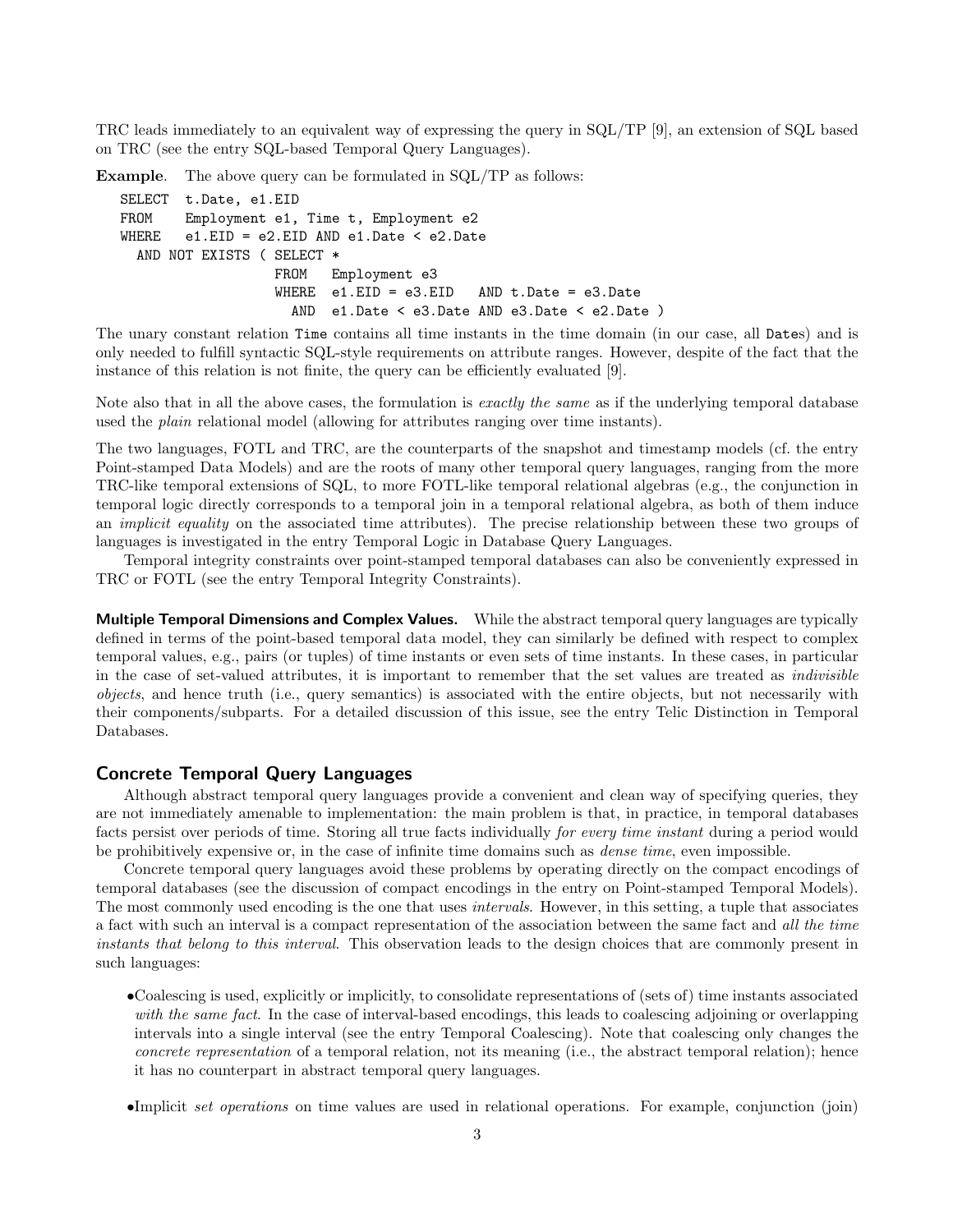typically uses set intersection to generate a compact representation of the time instants attached to the facts in the result of such an operation.

Example. For the running example, a concrete schema for the employment histories would typically be defined as "Employment(VT, EID, Company)", where VT is a valid time attribute ranging over periods (intervals). The GAPS query can be formulated in a calculus-style language corresponding to TSQL2 (see the entry on TSQL2) along the following lines:

 $\exists I_1, I_2$ .  $[\exists c$ .Employment $(I_1, x, c)] \wedge [\exists c$ .Employment $(I_2, x, c)] \wedge I_1$  precedes  $I_2 \wedge I = [\text{end}(I_1) + 1$ , begin $(I_2) - 1]$ .

In particular, the variables  $I_1$  and  $I_2$  range over periods and the precedes relationship is one of Allen's interval relationships. The final conjunct,  $I = [\text{end}(I_1) + 1$ , begin $(I_2) - 1$ , creates a new period corresponding to the time instants related to a person's gap in employment; this interval value is explicitly constructed from the end and start points of  $I_1$  and  $I_2$ , respectively. For the query to be correct, however, the results of evaluating the bracketed subexpressions, e.g., "[∃c.Employmeent $(I_1, x, c)$ ]," have to to be *coalesced*. Without the insertion of the explicit coalescing operators, the query is *incorrect*. To see that, consider a situation in which a person  $p_0$  is first employed by a company  $c_1$ , then by  $c_2$ , and finally by  $c_3$ , without any gaps in employment. Then without coalescing of the bracketed subexpressions of the above query,  $p_0$  will be returned as a part of the result of the query, which is incorrect. Note also that it is not enough for the underlying (concrete) database to be coalesced.

The need for an explicit use of coalescing makes often the formulation of queries in some concrete SQL-based temporal query languages cumbersome and error-prone.

An orthogonal issue is the difference between explicit and implicit access to temporal values: this distinction carries over to the concrete temporal languages as well. Typically, the various temporal extensions of SQL are based on the assumption of an explicit access to temporal values (often employing a built-in valid time attribute ranging over intervals or temporal elements), while many temporal relational algebras have chosen to use the implicit access based on temporally extending standard relational operators such as temporal join or temporal projection.



Figure 1: Query Evaluation over Interval Encodings of Point-stamped Temporal Databases